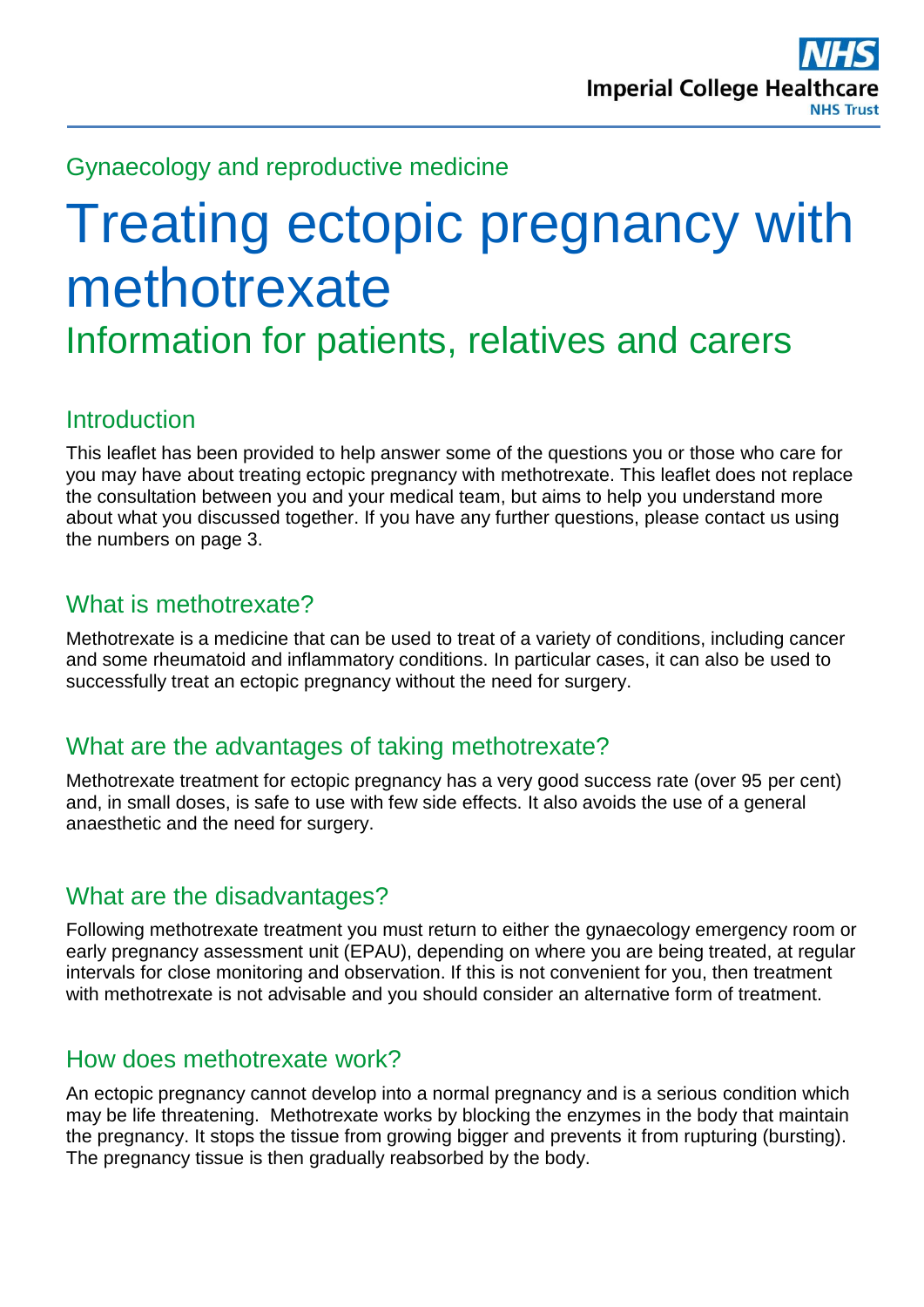## What happens after I take methotrexate?

When you come for your appointment we will check your height and weight to work out the right dose for you. We will inject the methotrexate into a muscle in your buttocks, which may be uncomfortable. Usually one dose will be enough but, very rarely, a second dose might be needed.

A few days after receiving methotrexate you will experience bleeding from your vagina. This is normal and is caused by your womb shedding its lining as the ectopic pregnancy falls away.

## Are there any risks?

With any medical treatment there is a risk of failure. If methotrexate does not work, your ectopic pregnancy will still be there and could burst. If, after your treatment, you have stomach pain that does not go away or you feel generally unwell, you must call us (see the contact details on page 3) to arrange an appointment. If you have sudden pain, dizziness or nausea, go to A&E immediately.

#### Are there any side effects from taking methotrexate?

There are generally very few side effects, though some women experience some. Methotrexate is an anti-cancer drug, but it is important to know you do not have cancer. We use much smaller doses of methotrexate than are used in cancer treatment, so the risk of side effects is quite small. They could include feeling sick, tiredness, sensitivity to light or having a skin rash or mouth ulcers. You should also avoid alcohol in the first two weeks following the injection of methotrexate. You should also stop multivitamins and folic acid for the duration of treatment.

## What follow-up will I have?

We will give you regular blood tests to make sure your pregnancy hormone levels are falling. You will need these every couple of days at first, and then every week. On the 7th day after the methotrexate we will also check your full blood count and liver function to make sure they are unaffected by the treatment. If they are abnormal, it is usually short lasting but we need to repeat the tests to make sure they return to normal. Once your levels are back to normal, we will discharge you from our care.

## Planning for the future

You must not get pregnant for three months after having the last dose of methotrexate to allow it to completely clear from your body. Methotrexate can severely affect a developing embryo and cause abnormalities. You must use contraception during this time.

During these months, do not take folic acid or non-steroidal anti-inflammatory drugs such as aspirin, ibuprofen, Nurofen® or Diclofenac. However, you can take paracetamol and codeine for pain relief.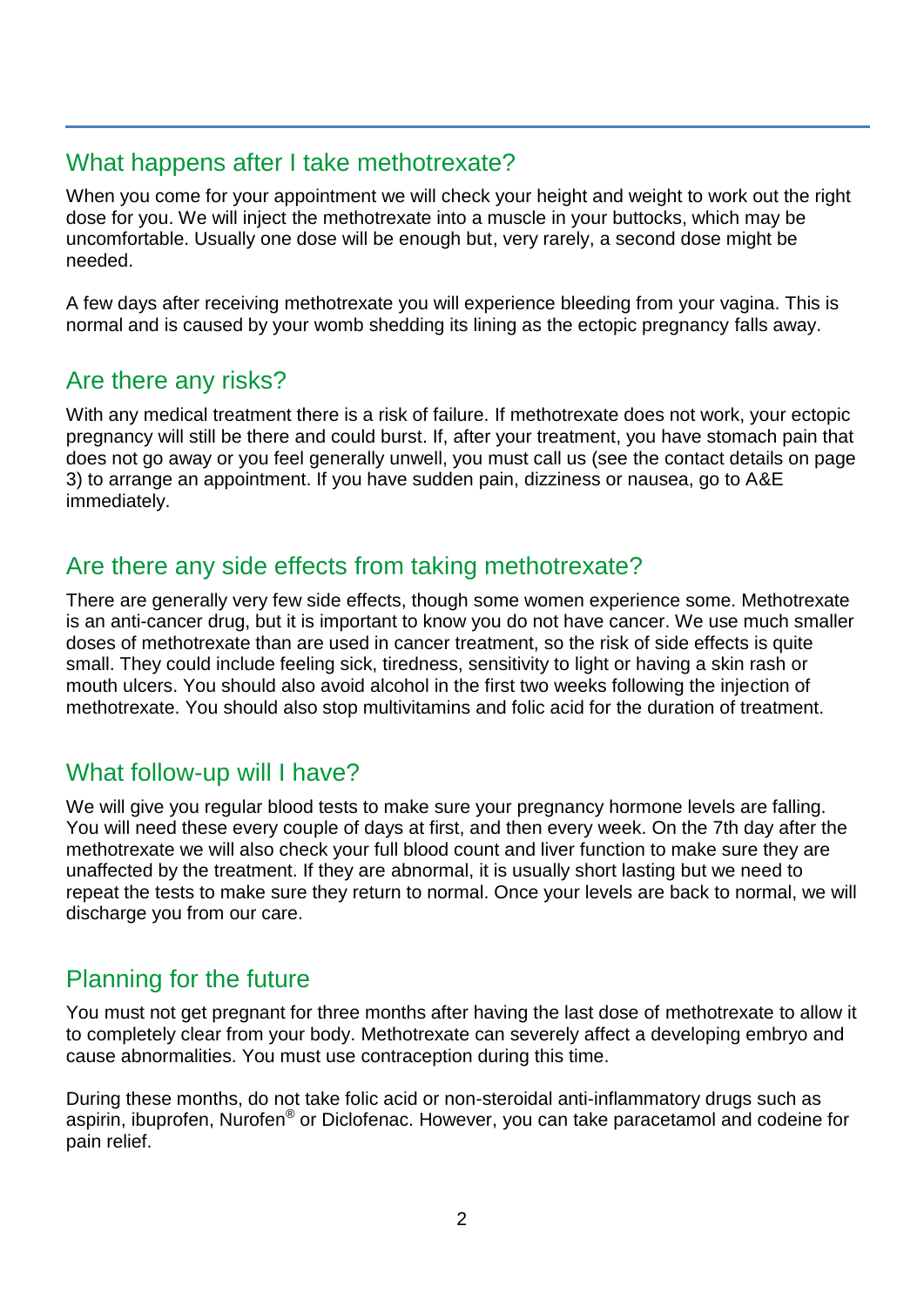After three months, any future pregnancies will not be affected by the methotrexate and it does not increase the risk of you having a miscarriage. However, following an ectopic pregnancy, you have a 10 -18 per cent chance of having another one.

Therefore, it is very important to have an early ultrasound scan at about six weeks if you fall pregnant again, to check that everything is normal. Please call your GP surgery and ask them to arrange this.

#### Where can I get help or information?

- St Mary's Hospital's gynaecology emergency room: **020 3312 2185** (Monday to Friday 09.00 to 17.00):
- Queen Charlotte's & Chelsea Hospital's early pregnancy assessment unit (EPAU): **020 3313 5131** (Monday to Friday 09.00 to 17.00): If you need out-of-hours attention, go to your nearest A&E

## Useful contacts

- **The Ectopic Pregnancy Trust** Telephone: 020 7733 2653 [www.ectopic.org.uk](http://www.ectopic.org.uk/)
- **The Miscarriage Association** Telephone: 01924 200 799 [www.miscarriageassociation.org.uk](http://www.miscarriageassociation.org.uk/)
- **Tommy's** Telephone: 0800 0147 800 [www.tommys.org](http://www.tommys.org/)